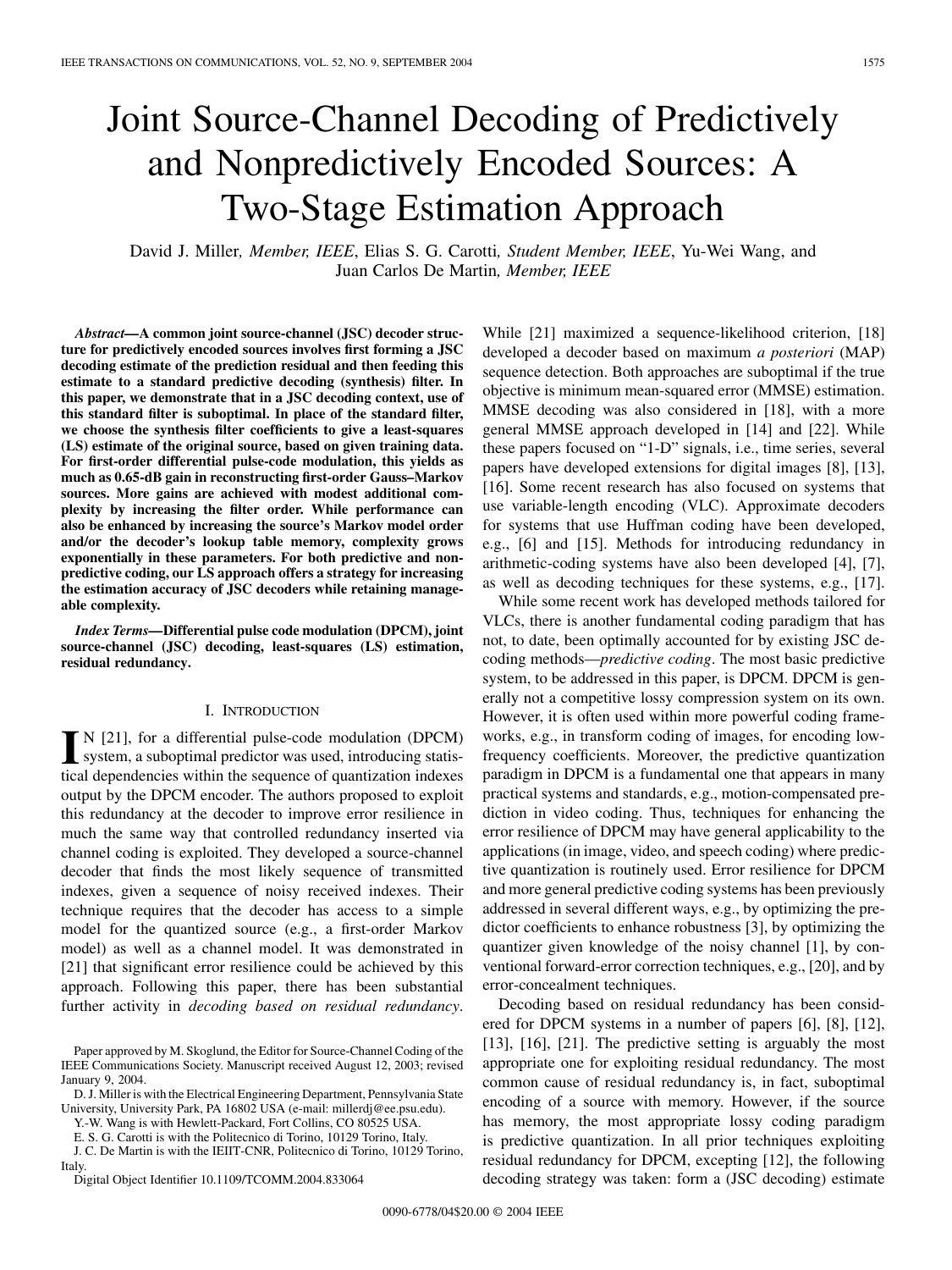

Fig. 1. DPCM encoder.

of the encoder's prediction residual, given the received (noisy) quantization indexes; and feed this estimate as input to a *standard* (noise-free) DPCM decoder (synthesis) filter. We will refer to this strategy as *standard JSC decoding for predictively encoded sources*. Note that the first step does not specify whether the estimate is obtained using an MMSE decoder [[14\]](#page-8-0), [[22\]](#page-8-0) or a MAP-based decoder [[18\]](#page-8-0). Regardless, in this paper, we will demonstrate that the standard synthesis filter used in the second step is suboptimal, and that via a simple training-based technique, one can design a better synthesis filter for JSC decoding of predictively encoded sources. Moreover, this improved performance can be achieved without *any* increase in decoder complexity, relative to that of the standard approach. Alternatively, additional performance can be achieved with modest increases in complexity. We will refer to our method as a "two-stage" estimation approach because it follows a conventional JSC decoding estimator by a (second-stage) least-squares (LS) filter.

In [[12\]](#page-8-0), the suboptimality of standard predictive JSC decoding was explicitly asserted. The authors proposed an alternative decoder, which in some cases, outperforms the standard decoder. However, as will be discussed in Section II, in other cases, the decoder proposed in [\[12](#page-8-0)] is actually equivalent to the standard decoder. In Section IV, we will demonstrate improved performance over the decoder from [[12\]](#page-8-0) as well as over the standard decoder. Beyond the case of predictive coding, our work suggests a practical approach, in general, to the fundamental performance/complexity dilemma associated with JSC decoding techniques—how to effectively increase the model "order" (and thus, model accuracy) while retaining practical implementation complexity. This will be discussed in the following.

In the next section, we review relevant prior work. In Section III, we develop our new technique for the predictive-coding case and also discuss its more general applicability. In Section IV, we give experimental results and comparisons with other decoders. Finally, the paper concludes with a summary and the identification of some future work.

## II. PRIOR WORK ON JSC DECODING FOR DPCM

## *A. Preliminaries*

Consider the basic DPCM encoder shown in Fig. 1. The source sample  $X_t$  can be written  $X_t = \tilde{X}_t + Z_t$ , where  $\tilde{X}_t$  is the prediction of the current sample based on past quantized values of the source, e.g.,  $\hat{X}_{t-1}$  in the first-order case, and



Fig. 2. Communications system model considered in this paper, with DPCM encoding, transmission over a memoryless channel, and JSC decoding to recover an estimate of the source.

 $Z_t$  is the prediction residual.<sup>1</sup> The decoder reconstructs the source via  $\hat{X}_{t_n} = \tilde{X}_t + \hat{Z}_t$ , with  $\hat{Z}_t$  the quantized prediction residual and  $\tilde{X}_t$  the prediction of  $X_t$  formed at the decoder. A fundamental law of predictive quantization, e.g., [[10\]](#page-8-0), is that the mean-squared reproduction error is the mean-squared error (MSE) in quantizing the prediction residual. In order to achieve this law, the decoder chooses  $X_t = X_t$ , whereby . The key here is the use of a common predictor at the encoder and decoder; otherwise, there would be an additional distortion term and error propagation. For the case of first-order DPCM, the decoder's reconstruction thus takes the form  $\ddot{X}_t = a\ddot{X}_{t-1} + \ddot{Z}_t$ , with a the prediction coefficient.

Now consider the noisy-channel case. The communications system model is shown in Fig. 2. For clarity's sake, we only consider the memoryless-channel case here. The source encoder takes  $X_t \in \mathcal{R}$  and produces an output index  $I_t \in \mathcal{I}$ , with T the quantization index set  $\{0, 1, \ldots, N-1\}$ . The index is transmitted over a discrete channel, resulting in a possibly corrupted index  $J_t$ , from the same set  $\mathcal{I}$ , according to the (assumed constant) channel-transition probabilities  $\{P[J = j | I = i]\}.$ We define the data source, from a discrete-time random process, as the sequence  $\underline{X} \equiv (X_0, X_1, \ldots, X_{T-1})$ , the encoder's index sequence  $I \equiv (I_0, I_1, \ldots, I_{T-1})$ , and the received sequence,  $J \equiv (J_0, J_1, \ldots, J_{T-1})$ . As in prior work [[8\]](#page-8-0), [\[14](#page-8-0)], [[18\]](#page-8-0), [\[21](#page-8-0)], we assume a Markovian model for the sequence of transmitted indexes, e.g., in the first-order case, . All the probabilities  ${P[J = j | I = i]}, {P[I_0 = i_0]}, {P[I_t = i_t | I_{t-1} = i_{t-1}]}$ are assumed known at the decoder. In practice, the source probabilities are estimated based on an encoded training set. In the case of a binary symmetric channel (BSC), the channel is completely specified by a single parameter,  $\epsilon$ , the channel bit-error rate (BER). This value could be obtained from measurements. Alternatively, a robust value could be selected, based on an assumed distribution for  $\epsilon$ , as, e.g., in [[9\]](#page-8-0).

The JSC decoder objective is to produce an approximation of the source  $\underline{X}$ , denoted  $\hat{\underline{x}}^{(\text{dec})} \equiv (\hat{x}_0^{(\text{dec})}, \hat{x}_1^{(\text{dec})}, \dots, \hat{x}_{T-1}^{(\text{dec})}),$ given a realization of the noisy index sequence,  $j \equiv$  $(j_0, j_1, \ldots, j_{T-1})$ <sup>2</sup> The knowledge brought to bear by the decoder consists of the source and channel probability models, as well as knowledge of the predictor and quantizer used by the encoder. For clarity's sake, in the following, we consider the case of a first-order DPCM encoder. Moreover, solely

<sup>&</sup>lt;sup>1</sup>Random variables are denoted by capitals, with the corresponding lowercase symbols representing their realizations. <sup>1</sup>Random variables are denoted by capitals, with the corresponding lower-<br>se symbols representing their realizations.<br><sup>2</sup>Without knowledge of j, the decoder output  $\hat{X}^{(\text{dec})}_t$  is treated as a random

variable. However, the decoding rule is a deterministic function of the received sequence  $j$ . For purpose of retaining compact notation, we do not explicitly <sup>2</sup>Without knowledge of  $j$ , the decode<br>variable. However, the decoding rule is<br>sequence  $j$ . For purpose of retaining c<br>indicate the dependence on  $j$  in  $\hat{x}^{\text{(dec)}}$ .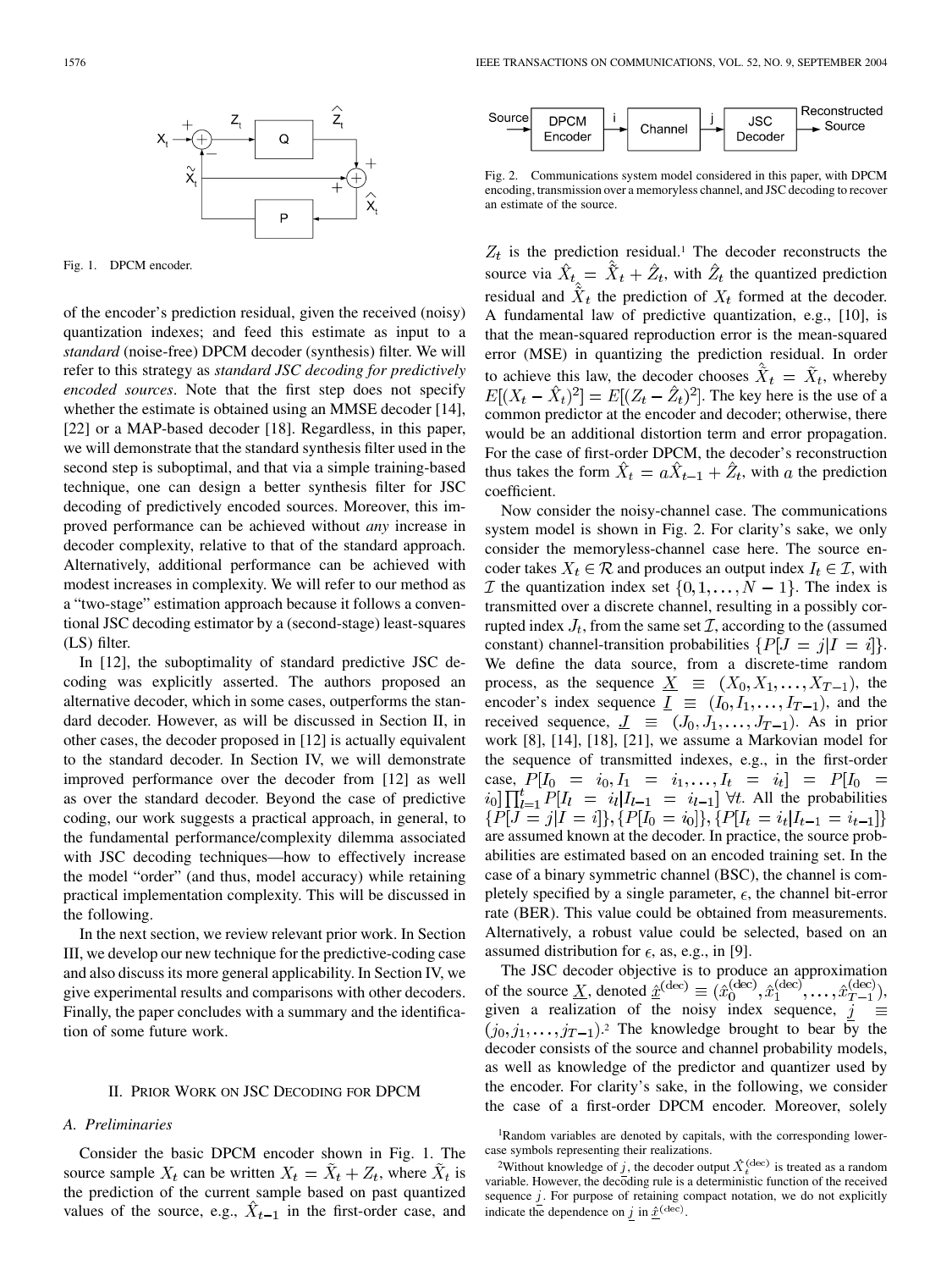for clarity's sake, it is assumed that knowledge of the entire received sequence  $j$  is used for decoding at each sample instant  $t$ . We refer to this as the "infinite-delay" case.<sup>3</sup> While our explicit development is for the "infinite-delay" case, we emphasize that our decoder formulation is straightforwardly specialized for the cases where at each  $t$ , only the causal subsequence  $(i_0, j_1, \ldots, j_t)$  is used [\[18](#page-8-0)], and a noncausal subsequence is used at each t, but with finite delay  $\tau$ , i.e., [\[14](#page-8-0)]. In fact, in our results, we evaluate decoders for both the infinite- and finite-delay cases.

# *B. Decoding Based on Estimating the Prediction Residual*

As aforementioned, a common predictive JSC decoding strategy is to estimate the prediction residual and then feed this estimate to a standard (noise-free) DPCM decoder filter [\[6](#page-8-0)], [\[8](#page-8-0)], [\[16](#page-8-0)], [[21\]](#page-8-0). In the case of a sequence MAP strategy [[18\]](#page-8-0) for estimating the residual, one first estimates the transmitted index sequence via  $\hat{i} = \arg \max_{i'} P[I = i' | J = j]$ . This is achieved via the dynamic programming algorithm. The JSC decoding rule is then

$$
\hat{x}_t^{(\text{dec})} = a\hat{x}_{t-1}^{(\text{dec})} + Q_{\text{dec}}^{-1}(\hat{i}_t)
$$
\n(1)

with  $Q_{\text{dec}}^{-1}(\cdot)$  the inverse operation to the encoder's quantization, i.e., a table lookup for the quantization level. A reasonable choice is  $Q_{\text{dec}}^{-1}(i) = E[Z_t | I_t = i] = Q_{\text{enc}}^{-1}(i)$ , i.e., the same lookup table is used at both the encoder and decoder. In the case of a sequence-based approximate MMSE (SAMMSE) approach [\[14](#page-8-0)], [\[16](#page-8-0)], one first forms a conditional mean estimate of the prediction residual, denoted  $E[Z_t|j]$ , based on the source and channel models, i.e.,

$$
E[Z_t|\underline{j}] = \sum_{l=0}^{N-1} Q_{\text{dec}}^{-1}(l) P[I_t = l|\underline{j}]
$$
 (2)

where

$$
P[I_t = l | \underline{j}] = \frac{\sum_{\underline{i}: i_t = l} P[\underline{J} = \underline{j} | \underline{I} = \underline{i}] P[\underline{I} = \underline{i}]}{\sum_{\underline{i}} P[\underline{J} = \underline{j} | \underline{I} = \underline{i}] P[\underline{I} = \underline{i}]}, \quad l \in \mathcal{I} \quad (3)
$$

and where, again, we choose  $Q_{\text{dec}}^{-1}(l) = E[Z_t|I_t = l]$ . The *a posteriori* probabilities (APPs) (3) are computed efficiently via the Forward/Backward algorithm [[14\]](#page-8-0), [\[19](#page-8-0)]. The decoding rule is then [\[16](#page-8-0)]

$$
\hat{x}_t^{(\text{dec})} = a\hat{x}_{t-1}^{(\text{dec})} + E[Z_t | \underline{j}].\tag{4}
$$

Note that in both (1) and (4), the decoded value consists of an estimate of the prediction  $(a\hat{x}_{t-1}^{(\text{dec})})$  plus an estimate of the prediction residual. Some heuristic justification for this standard approach can be obtained, as follows. The ultimate objective is to choose the value  $\hat{x}_t^{(\text{dec})}$  to minimize the MSE  $D_t \equiv$  $E[(X_t-\hat{x}_t^{(\text{dec})})^2|j]$ . We can represent  $X_t$  as  $X_t = \tilde{X}_t^{(\text{enc})} + Z_t$ , with  $\tilde{X}_t^{(\text{enc})}$  the prediction produced by the encoder. Further, without loss of generality, we can represent the decoder's estimate, given j, as the sum  $\hat{x}_t^{(\text{dec})} = \tilde{x}_t^{(\text{dec})} + \hat{z}_t^{(\text{dec})}$ . Then the distortion can be written as

$$
D_t = E\left[\left(\tilde{X}_t^{(\text{enc})} - \tilde{x}_t^{(\text{dec})}\right)^2 \middle| \underline{j}\right] + E\left[\left(Z_t - \hat{z}_t^{(\text{dec})}\right)^2 \middle| \underline{j}\right] + 2E\left[\left(\tilde{X}_t^{(\text{enc})} - \tilde{x}_t^{(\text{dec})}\right)^T \left(Z_t - \hat{z}_t^{(\text{dec})}\right) \middle| \underline{j}\right].
$$
 (5)

Now, although it is unknown whether it is a reasonable assumption, suppose that the last (cross) term vanishes. Then, the total expected distortion is just the sum of the distortions in estimating the prediction<sup>4</sup> and in estimating the prediction residual. The distortion is thus minimized by choosing  $\tilde{x}^{(\text{dec})}_t$ and  $\hat{z}_{t}^{\text{(dec)}}$ , *separately*, to minimize their respective distortion terms. In the absence of other information, the most reasonable choice for the first term is  $\tilde{x}_t^{(dec)} = a\hat{x}_{t-1}^{(dec)}$ . Likewise, the choice  $\hat{z}_t^{(\text{dec})} = E[Z_t|j]$  minimizes the second term if the statistical model, on which the expectation is based, is accurate. Based on these choices, the standard decoder for predictively encoded sources can be seen to approximately minimize the distortion  $D_t$ .

While the above provides *heuristic* support for the decoding rule (4), in this paper, we will demonstrate that this rule is, in fact, suboptimal and that significant performance improvement can be achieved with *no* increase in complexity, simply by choosing different coefficients than  $a$  and 1 on the respective terms  $\hat{x}_{t-1}^{\text{(dec)}}$  and  $E[Z_t|j]$ . Thus, through the performance of our new decoder, we will demonstrate that there is suboptimality stemming from neglecting the last term in  $D_t$  and/or from inaccuracy in the estimates of the prediction residual (due, e.g., to inaccuracy in the Markov model).

There are several ways to improve the estimate of the prediction residual  $E[Z_t|j]$ . One strategy is to increase the order of the Markov model for  $\{I_t\}$ . However, the complexity of the forward and backward recursions needed to calculate the APPs (3) grows exponentially with the Markov order  $K$ , i.e., the complexity is  $O(N^{(K+1)}T)$ . This limits the practical feasibility of this approach. A second strategy is to use "memory-enhanced" decoding, as suggested in [[14\]](#page-8-0). This approach is based on the fact that in deriving the SAMMSE decoder, one approximates  $E[Z_t | I = i]$  by  $E[Z_t | I_t = i_t]$ . Memory-enhanced decoding uses a higher resolution decoder lookup table and thus obtains a more accurate conditional mean estimate. We will not derive this decoder here, but refer the reader to [\[14](#page-8-0)]. We simply give the decoder's form for the case of second-order (enhanced memory) decoding

$$
E[Z_t | \underline{j}] = \sum_{l} \sum_{m} Q_{\text{dec}}^{-1}(l, m) P[I_t = l, I_{t-1} = m | \underline{j}] \tag{6}
$$

where  $Q_{\text{dec}}^{-1}(l,m) \equiv E[Z_t|I_t = l, I_{t-1} = m]$ . It should be emphasized that the decoder memory can be usefully chosen to be second or higher order *irrespective of* the order of the Markov model for  $\{I_t\}$ .<sup>5</sup> Unfortunately, the number of summations increases linearly, and thus, the number of summands *exponentially*, with the order of the decoder memory. Moreover, the

5It is also not necessary for the conditioning context to be causal. It could also be noncausal, e.g.,  $E[Z_t | I_t = m, I_{t-1} = l, I_{t+1} = n].$ 

 $3$ The sequence length T could correspond to the row length of an image or to the length of a block of samples from a sampled waveform. Blocking may be performed, e.g., to mitigate signal nonstationarity or to facilitate packetized transmission.

<sup>4</sup>This is reflective of the mismatch, now inherent for the noisy channel case, between the predictions used at the encoder and decoder.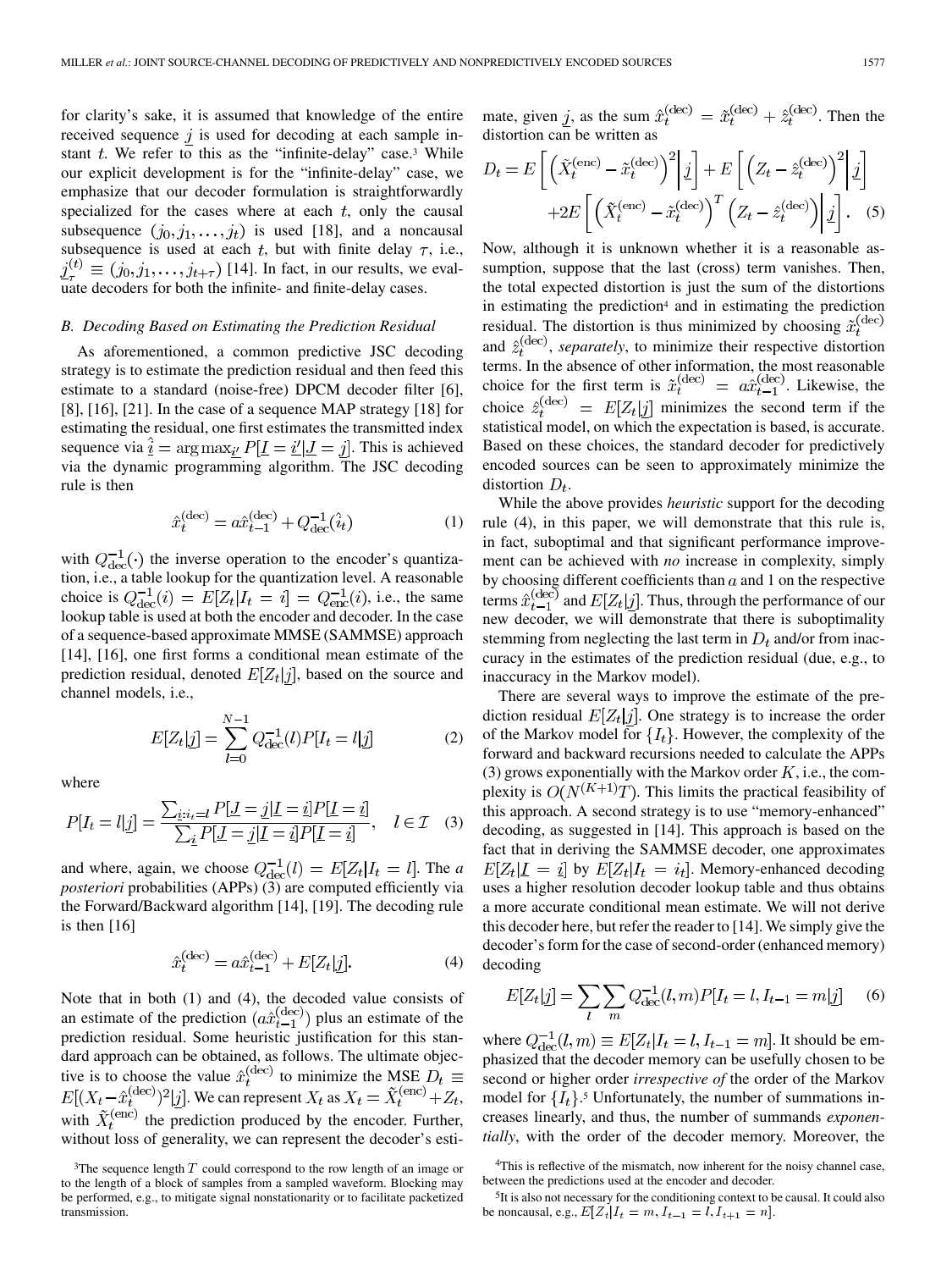complexity of calculating the APPs  $P[I_t, I_{t-1}, \ldots, I_{t-K_d+1}|j]$ *also* increases exponentially with the decoder memory  $K_d$ .

While increasing both the Markov order and the decoder memory may improve performance, there is a heavy price in complexity. In the next section, alternatively, we will demonstrate that the standard JSC decoder for predictive coding can be improved without *any* increase in complexity. Before developing this new approach, we first discuss [[12\]](#page-8-0), which attacks the same problem.

## *C. Recent Work on JSC Decoding for DPCM*

In [[12\]](#page-8-0), the authors recognized the suboptimality of existing systems for the predictive case. They aimed to develop an improved decoder, directly estimating the source, rather than the prediction residual. For brevity's sake, we will not derive the authors' decoding rule. We will simply present their rule and discuss it. The decoder in [[12\]](#page-8-0) was developed by assuming a finite-memory prediction model, i.e., it was assumed that the current quantized prediction residual  $\hat{Z}_t$  is a function of the last  $\mu+1$  quantization indexes  $I_t, I_{t-1}, \ldots, I_{t-\mu}$  [\[12](#page-8-0)]. For DPCM based on a *moving average* predictor of length  $\mu$ , this is precisely valid. However, for autoregressive prediction, considered both here and in [[12\]](#page-8-0), this assumption is an approximation. Based on this assumption, the authors developed and proposed the following decoding rule for the case of finite delay  $\tau$ :

$$
\hat{x}_t^{(\text{dec})} = a^{\mu+1} \hat{x}_{t-\mu-1}^{(\text{dec})} + \sum_{i_t=0}^{N-1} \cdots \sum_{i_{t-\mu}=0}^{N-1} \left( \sum_{k=0}^{\mu} a^k E[Z_{t-k} | i_{t-k}] \right)
$$

$$
\times P \left[ I_t = i_t, I_{t-1} = i_{t-1}, \dots, I_{t-\mu} = i_{t-\mu} | \underline{j}_\tau^{(t)} \right]. \tag{7}
$$

While (7) as written has complexity growing exponentially in  $\mu$ , we show in the Appendix that this rule can be rewritten in the simplified form

$$
\hat{x}_t^{(\text{dec})} = a^{\mu+1} \hat{x}_{t-\mu-1}^{(\text{dec})} + \sum_{k=0}^{\mu} a^k E\left[Z_{t-k} \left| \underline{j}_{\tau}^{(t)} \right. \right]. \tag{8}
$$

This form gives a significant reduction in implementation complexity, so long as  $\mu > K$ . Likewise, for the "infinite-delay" case, the decoder from [[12\]](#page-8-0) [(7) with  $j^{(t)}_r$  replaced by j], can be written in the simplified form

$$
\hat{x}_t^{(\text{dec})} = a^{\mu+1} \hat{x}_{t-\mu-1}^{(\text{dec})} + \sum_{k=0}^{\mu} a^k E[Z_{t-k}|j]. \tag{9}
$$

In the next section, this decoding rule will be discussed in relation to our new decoder.

In [[12\]](#page-8-0), the authors experimentally compared their decoder with the standard decoding rule

$$
\hat{x}_t^{(\text{dec})} = a\hat{x}_{t-1}^{(\text{dec})} + E\left[Z_t \left| \underline{j}_\tau^{(t)} \right. \right]. \tag{10}
$$

This is simply (4) with  $\underline{j}$  replaced by  $\underline{j}^{(t)}_{\tau}$ . In [\[12](#page-8-0)], the authors demonstrated that their decoder outperforms (10) for a highorder Gauss–Markov (GM) source, with results given for the case  $\tau = 0$ . However, in the Appendix, we show that for the "infinite-delay" case, the decoder from [\[12](#page-8-0)] is actually *equivalent to* the standard decoding rule (4). Also in Section IV,

we give experimental results showing, for the same high-order source, how the performance of (10) and (7) quickly approach each other as  $\tau$  is increased. For a first-order GM source, our results in Section IV show similar performance for these two decoders, even for very small  $\tau$ . To summarize, the Appendix and our experiments suggest that the decoder from [[12\]](#page-8-0) may only give improved performance over the standard decoder in some cases. Alternatively, we next develop a new decoder, which, in our experiments, outperforms the standard decoder for both the finite- and infinite-delay cases, for both low- and high-order GM sources, and does so without any increase in complexity. Moreover, in the finite-delay case, we will demonstrate experimentally that our new decoder gives better performance than [[12\]](#page-8-0).

# III. NEW JSC DECODER FOR DPCM-ENCODED SOURCES

In JSC decoding, e.g., [\[14](#page-8-0)], [[18\]](#page-8-0), and [\[21](#page-8-0)], the approach often taken is to assume an optimality criterion (such as MMSE or MAP) and a statistical model, and then to analytically derive a closed-form decoder expression. However, as indicated in Section II-B, it is difficult to give an accurate analytical formulation in the predictive case. Alternatively, we take our cue from *training-based* approaches to quantizer design, proposing a training-based approach to the design of a JSC decoder. The ultimate performance is the MSE  $E[(X - \hat{X}^{(\text{dec})})^2]$ , with the expectation taken with respect to both the source and channel distributions. Now, as is often done in practice without proof, e.g., [\[5](#page-8-0)], let us suppose that an *ergodicity property* holds in our case, i.e.,

$$
\lim_{T \to \infty} \frac{1}{T} \sum_{t=0}^{T-1} \left( x_t - \hat{x}_t^{(\text{dec})}(\underline{j}) \right)^2 = E \left[ \left( X - \hat{X}^{(\text{dec})} \right)^2 \right]
$$
\n(11)

where we have emphasized the rule's dependence on  $j = (j_0, j_1, \ldots, j_{T-1})$ . The motivation behind this is that, if (11) holds, then one can choose the rule  $\hat{x}_t^{(\text{dec})}(j)$  to minimize a LS cost based on a large training set *and a single*  $realization$  of the channel,  $j$ , with the reasonable expectation that one is then (approximately) choosing the decoder to minimize the MSE  $E[(X - \hat{X}^{(\text{dec})})^2]$ . A similar approach was taken in [\[2](#page-8-0)] for a different source-coding context and for optimization at the *encoder*, not the decoder.6 The reasonableness of our ergodicity assumption will be substantiated by our experimental results. In particular, it will be seen that the decoding performance optimized over the training set closely agrees with the performance on multiple independent test sets.

Thus, from the perspective of a *least-squares error*(LSE) performance criterion,  $\sum_{t=0}^{T-1} (x_t - \hat{x}_t^{(uec)}(j))^2$ , we now observe the

<sup>&</sup>lt;sup>6</sup>One might wonder why we are emphasizing an ergodicity property here, since source-coder design for noisy channels is typically based on training sets, e.g., in channel-optimized vector quantizer (COVQ) design [\[9](#page-8-0)]. The difference is that in COVQ, the decoder is explicitly designed to minimize the expected distortion over the training set, with the effect of the channel analytically accounted for in the expected distortion expression. This cannot be precisely done in our case. Thus, we generate a single channel realization and assume an ergodicity property.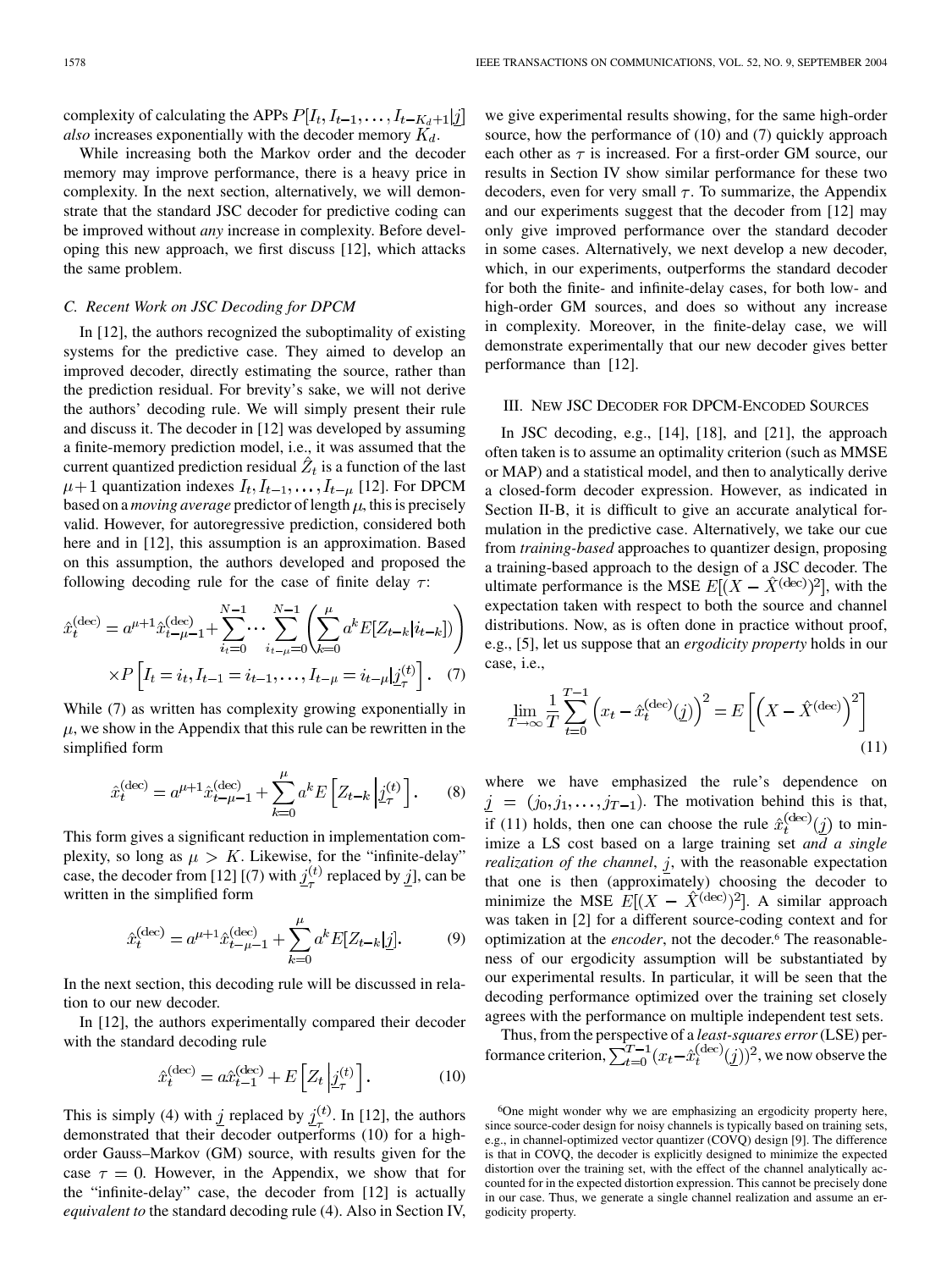following:  $\hat{x}_t^{(\text{dec})}$  as given in (4) can be viewed as a *linear estimator* of  $x_t$ , based on (what we accordingly now recognize as) the derived "observations"  $\hat{x}_{t-1}^{\text{(dec)}}$  and  $E[Z_t|j]$ . This raises the question of whether the coefficients  $(a, 1)$  are *optimal* (or nearly so) in the LS sense, as the weights for these observations.

Consider the more general estimator

$$
\hat{x}_t^{\text{(newdec)}} = \alpha \hat{x}_{t-1}^{\text{(dec)}} + \beta E[Z_t | \underline{j}] \tag{12}
$$

with  $\hat{x}_{t-1}^{\text{(dec)}}$  obtained from the standard decoding rule (4). Suppose (4) is first applied, yielding  $\{\hat{x}_t^{(\text{dec})}, t = 0, 1, \dots, T-1\},\$ with the optimal coefficients then sought to weight the values and  $E[Z_t|j]$  in forming a *new* decoding estimate . For the given training set and a realization of the channel  $j$ , we seek the pair  $(\alpha, \beta)$  optimal, in the LS sense, for combining the "data observations"  $\hat{x}_{t-1}^{(\text{dec})}$  and  $E[Z_t|j]$ . This is a standard estimation problem, e.g., [[11\]](#page-8-0), with solution given in the form

$$
(\alpha \beta)^T = (\mathcal{X}^T \mathcal{X})^{-1} \mathcal{X}^T \underline{x} \tag{13}
$$

based on the "data matrix"

$$
\mathcal{X}^T = \begin{bmatrix} \hat{x}_{-1}^{(\text{dec})} & \hat{x}_0^{(\text{dec})} & \cdots & \hat{x}_{T-2}^{(\text{dec})} \\ E[Z_0|\underline{j}] & E[Z_1|\underline{j}] & \cdots & E[Z_{T-1}|\underline{j}] \end{bmatrix} \tag{14}
$$

and with  $\hat{x}_{-1}^{(dec)}$  an initial value. Our new approach to JSC decoding for predictively encoded sources is to use the LS-optimal coefficients in the decoding rule (12). Since our new LS-optimal decoder forms standard JSC decoding values (4) using an assumed statistical model and statistical inferences (APPs) estimated based on the model and then optimally weights, in the LS sense, these values and the estimated prediction errors, we refer to our approach as a "two-stage" estimation technique.

Consider an example of a first-order GM process  $\{X_t\}$  with correlation coefficient 0.95,  $N = 8$  quantization levels, a firstorder Markov model for the sequence  $\{I_t\}$ , and a BSC with BER  $\epsilon = 0.05$ . Residual redundancy is introduced by mismatching the prediction coefficient, relative to the source correlation. Suppose the prediction coefficient is chosen as  $a = 0.45$ . Experimentally, we have found that this choice leads to good decoding performance, both for our system and for the standard JSC decoder [which uses  $(a, 1)$ ]. For this choice, we find that the LS-optimal pair (based on a training set of  $10^6$  samples), is  $(\alpha, \beta) = (0.55, 0.79)$ , quite different from the values (0.45, 1) that give the standard rule. Morever, averaged over three test sets of size 50 000 samples, the reduction in distortion of this LS-optimal decoder over the standard JSC decoder is  $10 \log_{10}$ (MSE of standard JSC/MSE of new JSC)  $= 0.41$  dB. Clearly, the standard JSC rule is *not*, in general, the optimal way to combine the "observations"  $E[Z_t|j]$  and  $\hat{x}_{t-1}^{\text{(dec)}}$ .

*Increasing the Filter Order:* Even better performance is achieved by increasing the order of the filter, i.e., forming

$$
\hat{x}_t^{\text{(newdec)}} = \sum_{k=1}^{L_c} \alpha_k \hat{x}_{t-k}^{\text{(dec)}} + \beta E[Z_t | \underline{j}], \quad L_c \ge 1. \tag{15}
$$

The decoding *form* in (15) is equivalent to the form in (9) if we choose  $L_c = \mu$ . In particular, by using (4) to expand each term  $\hat{x}_{t-k}^{(\text{dec})}$  in (15) and then simplifying further, it can be shown that

$$
\hat{x}_t^{\text{(newdec)}} = \beta E[Z_t | \underline{j}] + \sum_{k=1}^{\mu} \left( \sum_{l=1}^k \alpha_l a^{k-l} \right) \times E[Z_{t-k} | \underline{j}] + \alpha_{\mu} a \hat{x}_{t-\mu-1}^{\text{(newdec)}}.
$$
 (16)

The Appendix shows that the decoder (9) is equivalent to the standard JSC decoder (4). Thus, the difference between the standard JSC decoder and (16) is just the choice of weights applied to each of the terms  $\{E[Z_{t-k}|j], k = 0, 1, \ldots, \mu\}$  and  $\hat{x}_{t-\mu-1}$ . While the standard decoder (4) effectively prescribes the respective weights  $1, a, a^2, \ldots, a^{\mu}, a^{\mu+1}$ , we take a LS, training-based approach to choosing them. Note also that, rather than choosing the decoder form (15), we could instead choose the form

$$
\hat{x}_t^{\text{(newdec)}} = \alpha \hat{x}_{t-\mu-1}^{\text{(dec)}} + \sum_{k=0}^{\mu} \beta_k E[Z_{t-k}|j]. \tag{17}
$$

This is *explicitly* equivalent to (9). Although we do not prove that LS training of the two models (15) and (17) yields identical decoders, this is at least plausible.7 To give some additional insight, we have performed LS training for both (15) and (17). We found that these two forms gave decoded sequences with samples agreeing up to the third or fourth fractional decimal digit. The difference may be attributable to finite numerical precision.

*Causal and Anticausal Terms:* While (15) and (17) only include the *causal* terms  $\{\hat{x}_{t-k}^{(\text{dec})}, k \ge 0\}$  and  $\{E[Z_{t-k}|\underline{j}], k \ge 0\}$ , respectively, our method can also be applied to design a decoder that uses *anticausal* terms  $\{\hat{x}_{t+k}^{(dec)}\}, k \ge 0\}$ , with the potential for additional gains in performance. In particular, consider the rule

$$
\hat{x}_t^{\text{(newdec)}} = \sum_{k=1}^{L_c} \alpha_k \hat{x}_{t-k}^{\text{(dec)}} + \sum_{k=1}^{L_{\text{nc}}} \alpha_{-k} \hat{x}_{t+k}^{\text{(dec)}} + \beta E[Z_t | j] \tag{18}
$$

with  $L_c$  the maximum causal lag and  $L_{nc}$  the maximum anticausal advance.8 The benefit of including these additional terms in the decoding estimate will be explored in the next section.

*LS Decoding for Nonpredictive Systems:* In [\[14](#page-8-0)] and [\[18](#page-8-0)], JSC decoding was considered for the case of a nonpredictive encoder (a basic scalar or vector quantizer). In [\[14](#page-8-0)], for the SAMMSE decoder, it was noted that while, in principle, performance could be improved by increasing the order of the Markov model for  $\{I_t\}$ , this order is generally kept quite small to retain manageable complexity. Let us denote the SAMMSE decoder output (based, e.g., on a first-order Markov model for  $\{I_t\}$ ) by the sequence  $\{\hat{x}_t^{(\text{SAMMSE})}\}\$ . One potential consequence of keeping the order low is that there may be unexploited partial correlation between the source  $X_t$  and both causal and anticausal

<sup>7</sup>The LS cost is convex, and (16) demonstrates that (15) and (17) perform linear filtering using the same set of "observations".

<sup>8</sup>The anticausal terms can always be computed when  $j =$  $(j_0, j_1, \ldots, j_{T-1})$ . For the finite-delay case where, at time  $t, j_{\perp}^{(t)} = (j_0, j_1, \ldots, j_{t+\tau})$ , they can be computed if  $\tau \ge L_{\text{nc}}$ .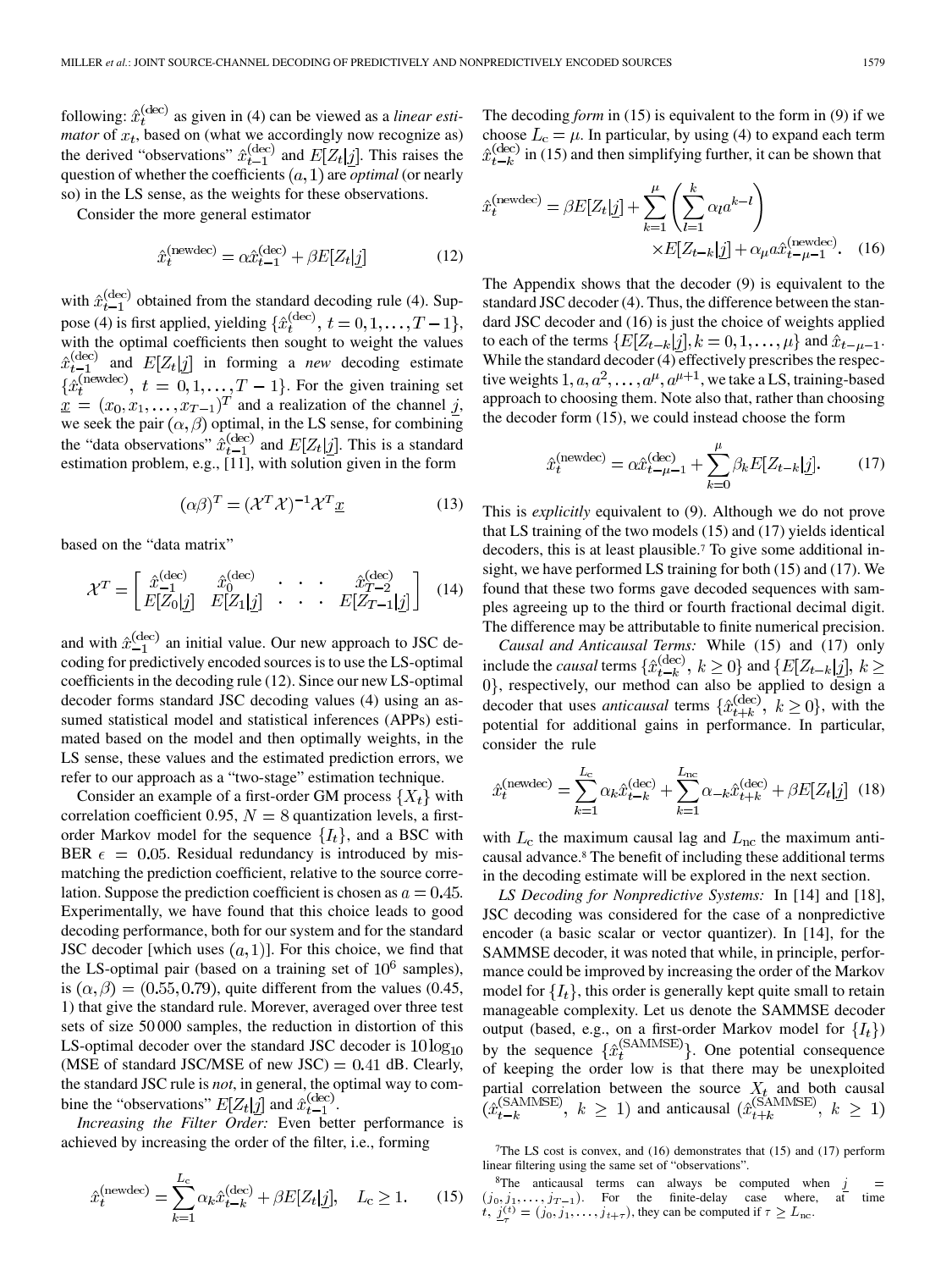terms. This again suggests improving the decoding result via a two-stage estimation procedure

$$
\hat{x}_t^{\text{(newdec)}} = \sum_{k=0}^{L_c} \alpha_k \hat{x}_{t-k}^{\text{(SAMMSE)}} + \sum_{k=1}^{L_{\text{nc}}} \alpha_{-k} \hat{x}_{t+k}^{\text{(SAMMSE)}} \tag{19}
$$

with the  $\alpha_k$  coefficients again optimized for a LS training-set cost. Low-order (e.g.,  $K = 1$ ) SAMMSE decoding followed by the filtering in (19) is *much* less complex than SAMMSE decoding based on a high-order Markov model. Thus, this approach can potentially improve the performance of a low-order JSC decoder while retaining modest complexity.

# IV. EXPERIMENTAL RESULTS

We compared our proposed decoder against: naive DPCM  $[\hat{x}_t^{(\text{dec})} = a\hat{x}_{t-1}^{(\text{dec})} + Q_{\text{enc}}^{-1}(j_t)];$  standard JSC decoding (4); and the decoder from [\[12](#page-8-0)]. We also conducted experiments comparing our method against SAMMSE decoding [[14\]](#page-8-0) for the nonpredictive case.

*Predictive Coding Results:* We evaluated all the methods for a first-order GM source  $\{X_t\}$  with correlation coefficient  $\rho =$  $0.95$  (denoted GM-1( $0.95$ ) in the tables) and with input whitenoise variance  $\sigma_w^2 = 1.0$ . We assumed a BSC with BER of  $5 \times 10^{-2}$  (denoted BSC(0.05)), both for decoder design and testing. A training set of 1 million samples was used for all decoder designs. We also generated three independent test sets, each of size 50 000 samples.<sup>9</sup> We assumed first-order DPCM at three bits/sample. A uniform quantizer was chosen, based on the dynamic range of the prediction residual. While optimizing the quantizer consistent with the channel and the decoding scheme, perhaps along the lines of [[2\]](#page-8-0), could further improve system performance, the main goal of our experiments was to compare decoding techniques in a common setting. For SAMMSE estimation of the prediction residual, i.e.,  $E[Z_t|j]$ , we assumed a first-order Markov model for  $\{I_t\}$ . The choice of the predictor is very important in JSC decoding for the DPCM case. A value for a too close to  $\rho$  will not introduce sufficient residual redundancy, while a value too small relative to  $\rho$  will not adequately capture the DPCM prediction gain. A robust choice for  $a$  was suggested in [\[3](#page-8-0)]. However, we have taken an empirical approach, trying a number of values for  $a$  in the interval [0.1, 0.95] and measuring the decoders' performances for each. We first conducted experiments for the infinite-delay case.

Table I gives signal-to-quantization-noise ratio (SQNR  $=$  $10\log_{10}(\sigma_x^2/\text{MSE})$  results, with the MSE and  $\sigma_x^2$  both averaged over the three test sets, for naive decoding, standard JSC decoding (4), and our LS decoder (12). The SQNR is evaluated for the indicated choices of  $a$ , with the associated LS  $(\alpha, \beta)$  pair shown. The column "Gain" is the gain in SQNR (in decibel units) of our LS decoder, relative to the standard decoder. This gain ranges from 1.01 dB  $(a = 0.1)$  down to 0.17 dB  $(a = 0.65)$ . The best performance for both decoders is achieved at  $a = 0.45$ , where the LS decoder is 0.41 dB better than the standard decoder. The best performance for the naive decoder

TABLE I SQNR PERFORMANCE OF NAIVE, STANDARD, AND LS DECODING FOR DPCM ENCODING OF A GM-1(0.95) SOURCE, AS A FUNCTION OF THE PREDICTION COEFFICIENT, FOR THE CASE OF "INFINITE-DELAY" DECODING. A BSC(0.05) CHANNEL WAS USED. ALSO SHOWN ARE LS COEFFICIENTS

| Prediction  | Naïve Dec. | Std. Dec. | LS Dec.   | Gain vs.  | $\alpha$ | ß    |
|-------------|------------|-----------|-----------|-----------|----------|------|
| coefficient | Avg. SQNR  | Avg. SQNR | Avg. SQNR | Std. dec. |          |      |
| 0.10        | $-0.97$    | 10.19     | 11.20     | 1.01      | 0.35     | 0.68 |
| 0.35        | 1.07       | 11.76     | 12.40     | 0.64      | 0.49     | 0.75 |
| 0.45        | 1.88       | 12.01     | 12.42     | 0.41      | 0.55     | 0.79 |
| 0.55        | 2.72       | 11.99     | 12.22     | 0.23      | 0.63     | 0.83 |
| 0.65        | 3.41       | 11.34     | 11.50     | 0.17      | 0.72     | 0.88 |
| 0.72        | 3.43       | 10.61     | 10.84     | 0.24      | 0.81     | 0.91 |
| 0.85        | 2.48       | 8.41      | 8.98      | 0.57      | 1.01     | 1.00 |

TABLE II SQNR PERFORMANCE OF "INFINITE-DELAY" STANDARD AND LS DECODING FOR DPCM ENCODING OF A GM-1(0.95) SOURCE AS A FUNCTION OF THE PREDICTION COEFFICIENT. A BSC(0.05) CHANNEL WAS USED. IN THIS CASE, LS DECODING USES ONE CAUSAL AND ONE ANTICAUSAL SAMPLE. ALSO SHOWN ARE LS COEFFICIENTS

| Prediction  | Std. Dec. | LS Dec.   | Gain | $\alpha_1$ | β    | $\alpha_{-1}$ |
|-------------|-----------|-----------|------|------------|------|---------------|
| coefficient | Avg. SQNR | Avg. SQNR |      |            |      |               |
| 0.10        | 10.19     | 11.75     | 1.56 | 0.30       | 0.50 | 0.23          |
| 0.35        | 11.76     | 12.85     | 1.09 | 0.41       | 0.58 | 0.20          |
| 0.45        | 12.01     | 12.77     | 0.76 | 0.47       | 0.62 | 0.19          |
| 0.55        | 11.99     | 12.46     | 0.48 | 0.54       | 0.67 | 0.17          |
| 0.65        | 11.34     | 11.66     | 0.32 | 0.63       | 0.72 | 0.16          |
| 0.72        | 10.61     | 10.97     | 0.36 | 0.70       | 0.76 | 0.16          |
| 0.85        | 8.41      | 9.06      | 0.65 | 0.88       | 0.85 | 0.16          |

occurs at  $a = 0.72$ , the coefficient choice from [[3\]](#page-8-0). However, the naive decoder is still about 9 dB worse than the best-performing LS decoder. Note also that the choice  $a = 0.72$  is far from optimal for standard and LS decoding. Consider the design at  $a = 0.35$ . The training set SQNR is 12.46 dB, while the average test set SQNR is 12.40 dB. Similar small differences between training and test set performance (less than 0.1 dB) were consistently observed in our experiments. Finally, note that in all our experiments, for all  $a$  values, we found that the LS design chooses  $\alpha > a$  and  $\beta < 1$ , i.e., increased weight is given to the prediction and diminished weight to the estimated prediction residual, compared with the standard decoder.10 This is a fundamental characteristic observed in our LS solutions.

Table II gives results comparing the standard decoder (4) and our LS decoder (18) with  $L_c = L_{nc} = 1$ . In this case, the gain of our decoder at  $a = 0.45$  is 0.76 dB, and at  $a = 0.35$ , the gain is 1.09 dB, i.e.,  $\sim 0.4$ -dB additional gain is attributable to the  $\hat{x}_{t+1}^{(\text{dec})}$  term. Table III shows that, at least in the first-order GM case, the benefit of using additional causal terms diminishes rapidly. The additional gain from 10 terms  $[L_c = 10$  in (15)] is  $< 0.2$  dB, relative to (12) [which is  $L_c = 1$  in (15)].

We also conducted experiments for the finite-delay case, comparing with [\[12](#page-8-0)]. We first considered both  $\tau = 0$  and  $\tau = 1$ . We evaluated performance both for the first-order GM source and for the tenth-order GM source from [[12\]](#page-8-0). For the first-order source, we chose  $a = 0.35$ . For the tenth-order

<sup>10</sup>The value  $\beta = 1.00$  for  $a = 0.85$  in Table I was rounded up from 0.996.

<sup>9</sup>We found that this size test set was adequate to give representative results. In particular, increasing the test set length to 500 000 samples gave results (averaged over the three independent test sets) within 0.02 dB of those based on 50 000 samples, for the several cases we tried.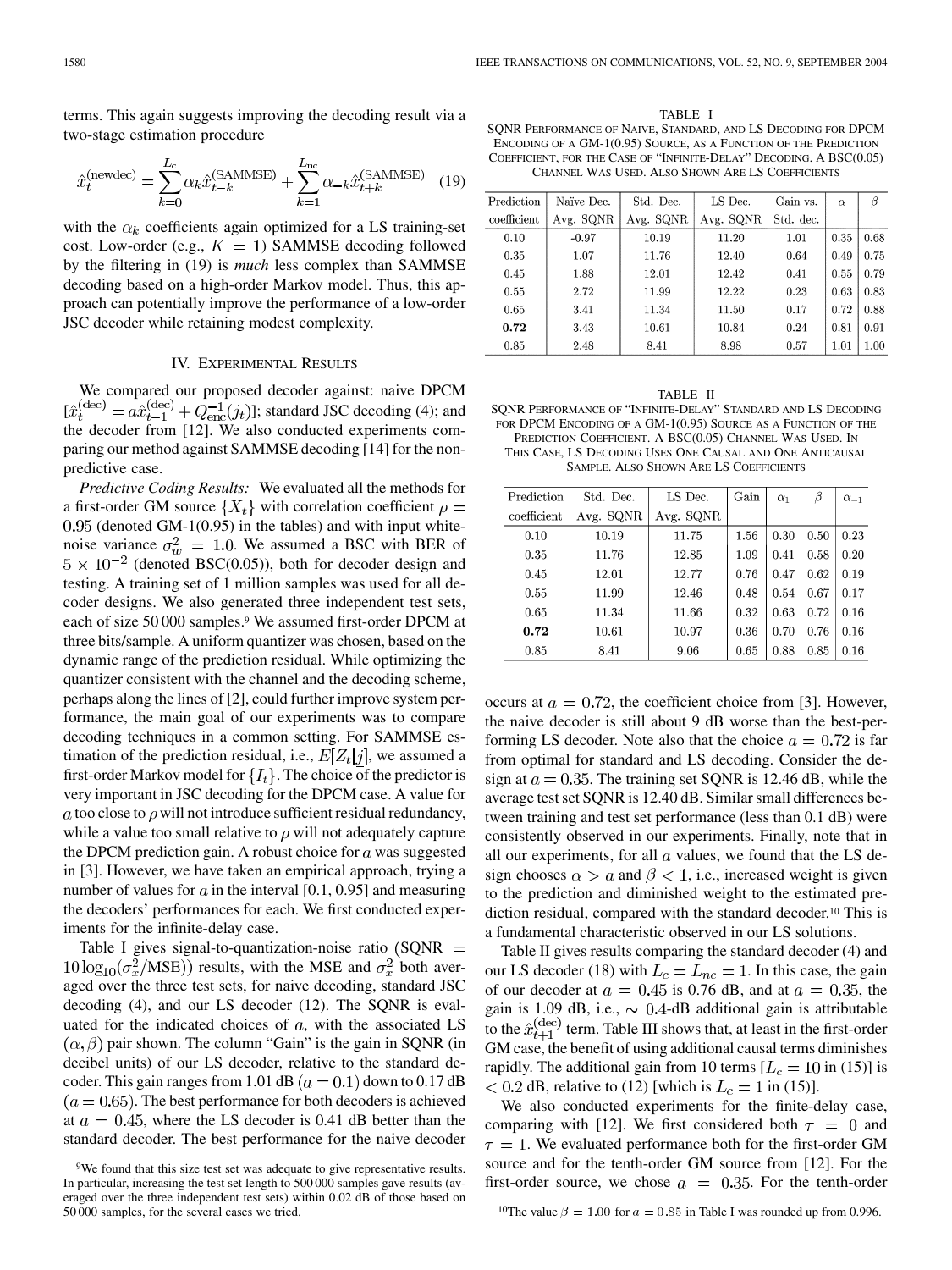TABLE III SQNR PERFORMANCE OF NAIVE, STANDARD, AND LS DECODING FOR DPCM ENCODING OF A GM-1(0.95) SOURCE AS A FUNCTION OF THE PREDICTION COEFFICIENT, FOR THE CASE OF "INFINITE-DELAY" DECODING. A BSC(0.05) CHANNEL WAS USED. ALSO SHOWN ARE LS COEFFICIENTS. IN THIS CASE, THE LS DECODER USES 10 CAUSAL SAMPLES

| Prediction  | Std. Dec. | LS Dec.   | Gain vs   |
|-------------|-----------|-----------|-----------|
| coefficient | Avg. SQNR | Avg. SQNR | Std. Dec. |
| 0.35        | 11.76     | 12.53     | 0.77      |
| 0.45        | 12.01     | 12.54     | 0.53      |
| 0.55        | 11.99     | 12.35     | 0.37      |

TABLE IV PERFORMANCE OF STANDARD DECODER, [\[12\]](#page-8-0), AND LS DECODER FOR THE GM-1(0.95) AND 10TH-ORDER GM SOURCES FOR  $\tau = 0, 1$ . A BSC(0.05) CHANNEL WAS USED

|       | $1^{th}$ order source |       |       | $10^{th}$ order source       |       |                |
|-------|-----------------------|-------|-------|------------------------------|-------|----------------|
| Delay | Std. Dec.             |       |       | $[12]$   LS Dec.   Std. Dec. |       | $[12]$ LS Dec. |
|       | 10.96                 | 10.91 | 11.69 | 14.44                        | 15.30 | 15.78          |
|       | 11.57                 | 11.57 | 12.71 | 15.82                        | 16.13 | 16.76          |

source, we chose  $a = 0.83$  as in [\[12](#page-8-0)]. For  $\tau = 0$ , we compared (7) [implemented efficiently via (8)] with the LS decoder (17), but with  $\underline{j}$  replaced by  $\underline{j}^{(t)}_{\tau}$ . For both decoders, how to calculate the quantities  $E[Z_{t-k}|j_{\tau}^{(t)}]$ , i.e., SAMMSE decoding in the finite-delay case, is described in [[14\]](#page-8-0). For both decoders, we used  $\mu = 3$ . These decoders have the same complexity. We also compared with the standard decoder (10). For  $\tau = 1$ , we compared (8) for  $\mu = 4$  against our LS decoder, written in the form

$$
\hat{x}_t^{\text{(newdec)}} = \alpha \hat{x}_{t-\mu-1}^{\text{(dec)}} + \sum_{k=-1}^3 \beta_k E\left[Z_{t-k} | \underline{j}_{\tau}^{(t)}\right].\tag{20}
$$

Note that these decoders have essentially the same complexity. Further, note that both decoders take advantage of the delay  $(\tau = 1)$ , while our decoder also efficiently includes an anticausal term  $E[Z_{t+1}|\underline{j}_{\tau}^{(t)}]$ . The decoder from [[12\]](#page-8-0), (8) can only include similar dependence by using second-order memory  $(E[Z_t|I_t, I_{t+1}])$  or third-order memory  $(E[Z_t|I_{t-1}, I_t, I_{t+1}]).$ However, as already discussed, this would entail a large increase in complexity. The results are shown in Table IV, with our LS decoder best in all cases and with the decoder from [\[12](#page-8-0)] only better than the standard decoder for the tenth-order GM source. To further explore results for the first-order source, we also tried choosing  $a = 0.72$  (based on [[3\]](#page-8-0)), instead of  $a = 0.35$ . In this case, we found (8) achieved 9.85 and 10.24 dB for  $\tau = 0, 1$ , respectively, compared with 9.50 and 10.18 dB for the standard decoder. While (8) does gain over the standard decoder for  $a = 0.72$ , the results for both decoders are worse (by more than 1 dB) than for the choice  $a = 0.35$ . Also, for the tenth-order source, we evaluated (8) for  $\mu = 4$  against the standard decoder (10) as  $\tau$  is increased. Fig. 3 shows that the performance of (10) and (8) approach each other fairly quickly, with the two curves indistinguishable by  $\tau = 6$ . Thus, for this source, the "infinite-delay" equivalence of [[12\]](#page-8-0) and the standard decoder is borne out at a fairly small  $\tau$  value. For the first-order GM source, the convergence of the two decoders is more rapid,



Fig. 3. SQNR performance of the standard decoder and the decoder from [[12\]](#page-8-0) for the tenth-order GM source, as a function of  $\tau$ . A BSC(0.05) channel was used.

| TABLE V                                                                   |
|---------------------------------------------------------------------------|
| SQNR PERFORMANCE OF NAIVE, STANDARD, AND LS DECODING FOR DPCM             |
| ENCODING OF GM-1(0.95) SOURCE UNDER CHANNEL MISMATCH                      |
| CONDITIONS, FOR THE CASE OF "INFINITE DELAY." STANDARD AND LS             |
| DECODERS WERE DESIGNED FOR BER $\epsilon = 0.05$ ; $a = 0.35$ . The NAIVE |
| DECODER USED $a = 0.72$ . The LS DECODER USES ONE CAUSAL AND ONE          |
| ANTICAUSAL SAMPLE. LAST COLUMN GIVES LS DECODER PERFORMANCE               |
| MATCHED TO THE CHANNEL (FOR $a = 0.35$ )                                  |
|                                                                           |

| BER.  | Naïve Dec. | Std. Dec. | LS Dec.   | Gain vs.  | LS-opt Dec. |
|-------|------------|-----------|-----------|-----------|-------------|
|       | Avg. SQNR  | Avg. SQNR | Avg. SQNR | Std. Dec. | Avg. SQNR   |
| 0.001 | 15.79      | 12.98     | 14.34     | 1.36      | 14.77       |
| 0.010 | 9.83       | 12.76     | 14.06     | 1.30      | 14.30       |
| 0.050 | 3.43       | 11.76     | 12.85     | 1.09      | 12.85       |
| 0.100 | 0.63       | 10.25     | 11.15     | 0.90      | 11.41       |
|       |            |           |           |           |             |

with the performance of the two decoders comparable even at  $\tau=1$ .

Finally, Table V gives results of some mismatch experiments for the infinite-delay case, where the decoders were all designed for BER  $\epsilon = 0.05$ , but where the true  $\epsilon = 0.001$ , 0.01, and 0.1. Here, the naive decoder used  $a = 0.72$ , while the other decoders used  $a = 0.35$ . There are several observations to make here. First, it is seen that the LS decoder retains a substantial SQNR advantage over standard JSC decoding under channel mismatch. Second, note that for  $BER = 0.001$ , naive decoding actually gives better results than the mismatched LS decoder. Finally, the last column gives performance of an LS decoder matched to the channel condition. This gives an indication of the loss in LS decoder performance, attributable to channel mismatch.<sup>11</sup>

*Computational Complexity:* The number of multiplications and additions for our decoding approach are  $O(N^{K+1}T+PT)$ , with  $P$  the order of the LS filter. The complexity of standard JSC decoding is  $O(N^{K+1}T)$ . For the choices of N and P considered here, the complexity of our approach is only slightly greater than that of standard JSC decoding. The complexity of both our approach and standard JSC decoding are much greater

<sup>11</sup>The reason that the matched LS decoder performance is worse than the naive decoder performance for  $BER = 0.001$  is the choice of a. When the matched LS decoder also uses  $a = 0.72$ , it achieves 17.68 dB, outperforming the naive decoder at  $BER = 0.001$ .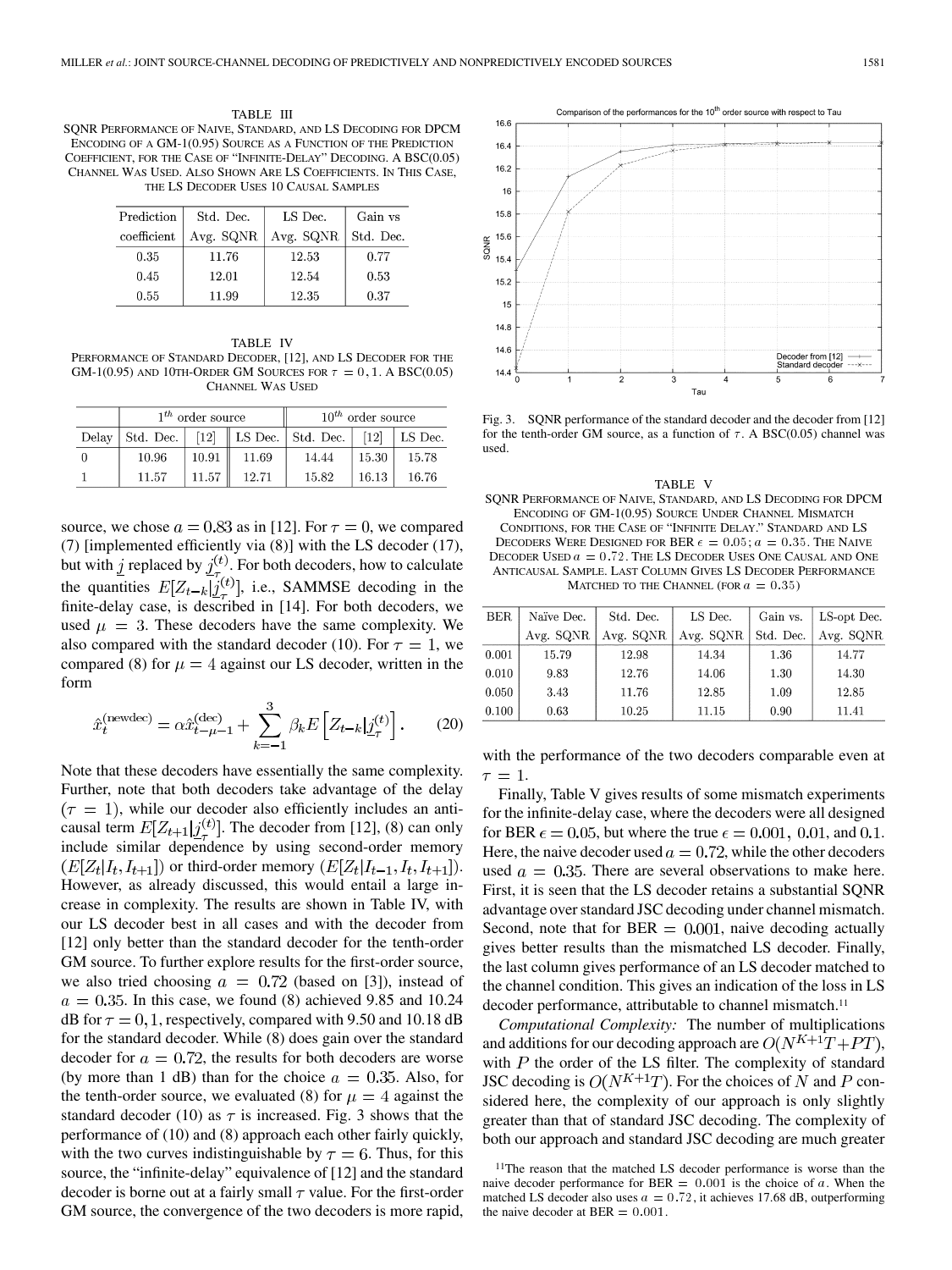than for naive decoding; running C under Linux on a 1.4-GHz machine, we found that for  $N = 8$ ,  $K = 1$ , naive decoding processes  $10^6$  samples in 2 s, while standard JSC decoding and our LS approach require more than 3 min (a more than 90 times increase). However, this is compensated by (much better) JSC decoding performance for high-BER channels.

*Nonpredictive Coding Results:* We have also investigated our LS optimization for improving nonpredictive SAMMSE decoding [[14\]](#page-8-0), based on (19). As a source, we chose the second discrete cosine transform (DCT) coefficient (based on zigzag scan order) from  $8 \times 8$  blocks of a gray-scale image. A 1-D source (time series) was created by applying the  $8 \times 8$  DCT transform to the image blocks and then scanning the coefficients using a fixed row-by-row scanning order. We chose a scalar quantizer with eight quantization levels, designed via the Lloyd algorithm using 23 gray-scale images. The initial quantizer was randomly selected from the training data. Again, we chose  $\epsilon = 0.05$  for both training and testing. We formed SAMMSE decoders based on both first- and second-order Markov models for the quantization indexes. The Markov probabilities were obtained from frequency counts based on encoding of the source. SAMMSE decoding based on a first-order Markov model gave an SQNR, measured over the same 23-image source, of 2.99 dB. For a second-order Markov model, SAMMSE decoding gave 4.52 dB. We next designed an LS-optimal decoder that filters the first-order SAMMSE decoding result, according to (19). For this LS-optimal decoder, we chose  $L_c = 3$ ,  $L_{nc} = 2$ and optimized the  $\{\alpha_k\}$  for each of the 23 images. This was done because we found that only small performance gains are achieved if a single "universal" filter  $\{\alpha_k\}$  is used for all the images. A small amount of side information to the decoder is required, to specify the coefficients  $\{\alpha_k\}$  for each image. The resulting LS-optimal decoder performance, averaged over the 23-image source, was  $4.12$  dB $-\sim$ 1.1 dB better than first-order SAMMSE, and only  $\sim 0.4$  dB worse than second-order SAMMSE. The LS decoder complexity  $(O(N^2T + PT))$  was  $\sim$ 8% higher than first-order SAMMSE  $(O(N^2T))$  and roughly seven times less than second-order SAMMSE  $(O(N^3T))$ .

### V. CONCLUSION

We first reviewed prior work on JSC decoding for DPCM, including [[12\]](#page-8-0). Next, we proposed a new decoder that adds degrees of freedom, allowing one to select the relative weights given to the prediction and prediction-error terms within the decoding rule. This decoder is designed on training data to optimize a LS criterion. This new decoder was found to improve upon the standard JSC decoder and [[12\]](#page-8-0) without any increase in complexity. Moreover, additional gains over the standard decoder can be achieved with quite modest increases in complexity. The flexibility of our LS procedure was also demonstrated, via extension, to include anticausal terms in the estimation. Finally, we applied our design procedure even more generally, to yield better decoders for the nonpredictive case as well, while retaining practical complexity. This approach was demonstrated for decoding image-transform coefficients. An open question is whether the use of *nonlinear* estimators, e.g., neural networks, could further improve upon our results. Future work may consider an extension for systems that use both predictive coding and variable length coding, a 2-D extension specifically for decoding digital images, as well as extension for the case of predictive vector quantization.

## **APPENDIX**

Here, we consider the infinite-delay case and show that the decoding rule (7) under infinite delay (i.e., with  $j_{\tau}^{(t)}$  replaced by  $j$ ) is actually equivalent to the standard decoder. First, we rewrite (7) assuming infinite delay, i.e.,

$$
\hat{x}_t^{(\text{dec})} = a^{\mu+1} \hat{x}_{t-\mu-1}^{(\text{dec})} + \sum_{i_t=0}^{N-1} \cdots \sum_{i_{t-\mu}=0}^{N-1} \left( \sum_{k=0}^{\mu} a^k E[Z_{t-k} | i_{t-k}] \right)
$$

$$
\times P[I_t = i_t, I_{t-1} = i_{t-1}, \dots, I_{t-\mu} = i_{t-\mu} | \underline{j}]. \quad (21)
$$

Now, note that if  $\mu > K$ , the Markov model order, then *irrespective of the order of the Markov model for the quantized source* (so long as it is first order or greater), the computational and memory complexity of (21) [and of (7)] is  $O(TN^{\mu+1})$ . The Forward and Backward recursions used to calculate the *joint* probability  $P[I_t = i_t, I_{t-1} = i_{t-1}, \ldots, I_{t-\mu} = i_{t-\mu} | j]$  require computations on a trellis with  $N^{\mu+1}$  states. However, this can be simplified as follows. Noting that  $E[Z_{t-k}|i_{t-k}]$  is a function solely of  $i_{t-k}$ , we can simply get that

$$
\sum_{i_{t}=0}^{N-1} \cdots \sum_{i_{t-\mu}=0}^{N-1} \left( \sum_{k=0}^{\mu} a^k E[Z_{t-k}|i_{t-k}]) \right)
$$
\n
$$
\times P[I_t = i_t, I_{t-1} = i_{t-1}, \dots, I_{t-\mu} = i_{t-\mu}|\underline{j}]
$$
\n
$$
= \sum_{k=0}^{\mu} \sum_{i_t=0}^{N-1} \cdots \sum_{i_{t-\mu}=0}^{N-1} a^k E[Z_{t-k}|i_{t-k}]
$$
\n
$$
\times P[I_t = i_t, I_{t-1} = i_{t-1}, \dots, I_{t-\mu} = i_{t-\mu}|\underline{j}]
$$
\n
$$
= \sum_{k=0}^{\mu} a^k \left( \sum_{i_{t-k}=0}^{N-1} E[Z_{t-k}|i_{t-k}] P[I_{t-k} = i_{t-k}|\underline{j}] \right)
$$
\n
$$
= \sum_{k=0}^{\mu} a^k E[Z_{t-k}|\underline{j}]. \tag{22}
$$

The second step was achieved by explicit marginalization of the joint probability mass function (pmf)  $P[I_t = i_t, I_{t-1}]$  $i_{t-1}, \ldots, I_{t-\mu} = i_{t-\mu}[j]$ . The third step was obtained by using (2) to replace the term in parentheses. Thus, we simply obtain the decoding rule

$$
\hat{x}_t^{(\text{dec})} = a^{\mu+1}\hat{x}_{t-\mu-1}^{(\text{dec})} + \sum_{k=0}^{\mu} a^k E[Z_{t-k}|\underline{j}].\tag{23}
$$

This rule (first given as (9) in Section II-C) gives the same decoded sequence as (21). Note that  $E[Z_{t-k}|j]$  is obtained from (3) and (2), i.e., from the SAMMSE decoder [[14\]](#page-8-0). The complexity of SAMMSE decoding is  $O(TN^{K+1})$ . If  $\mu > K$ , there is a large reduction in complexity for (9), relative to (21). Moreover, even in the finite-delay case, the marginalization applied in (22) can be used to reduce the complexity of (7), again so long as  $\mu > K$ . In particular, a similar derivation leads, in the finite-delay case, to the decoder

$$
\hat{x}_t^{(\text{dec})} = a^{\mu+1} \hat{x}_{t-\mu-1}^{(\text{dec})} + \sum_{k=0}^{\mu} a^k E\left[Z_{t-k} \left| \hat{z}_\tau^{(t)} \right| \right] \tag{24}
$$

where  $E[Z_{t-k}|j_{\tau}^{(t)}]$  is given by (2).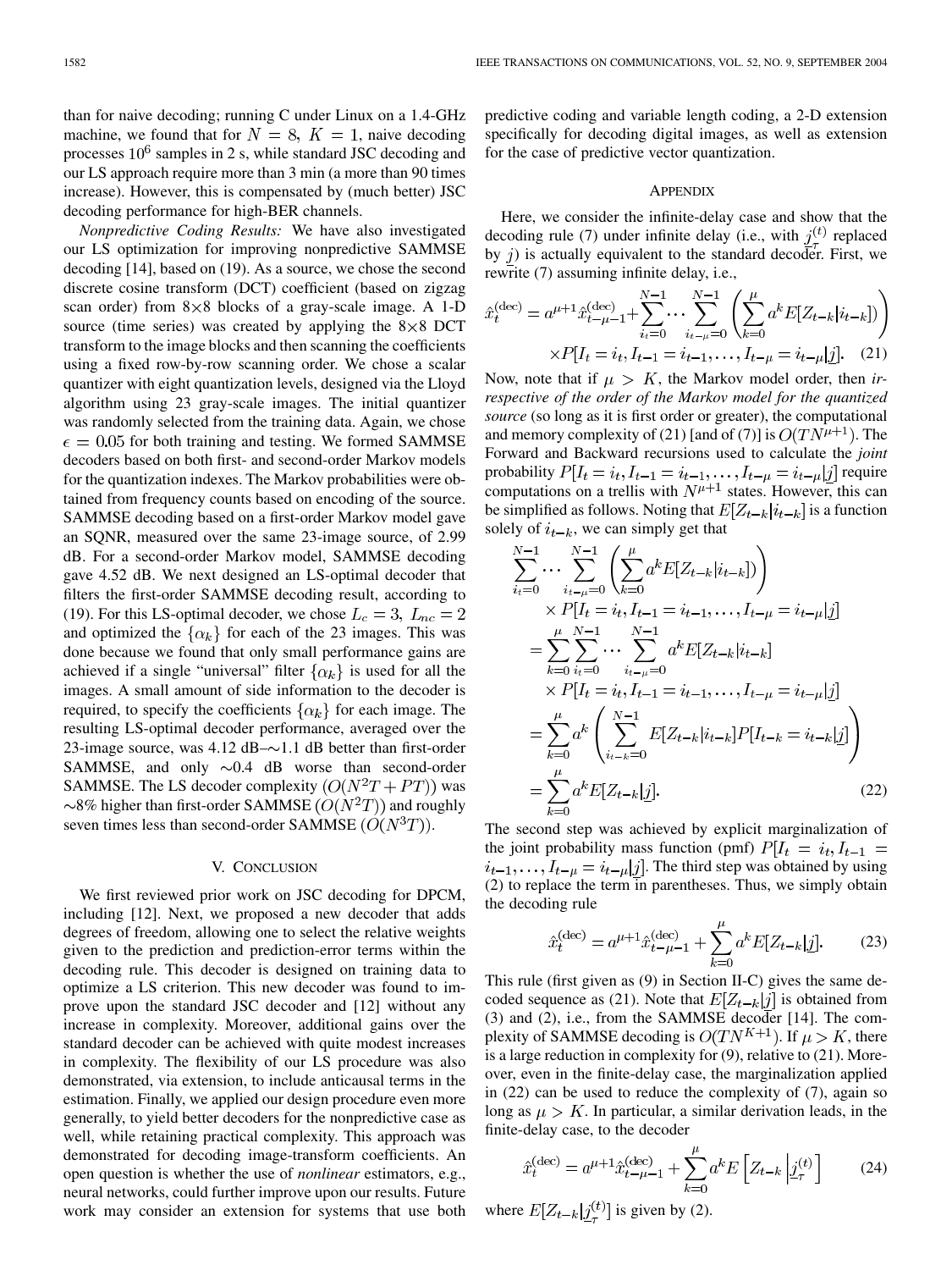<span id="page-8-0"></span>While we have shown that for  $\mu > K$ , the complexity of (21) and (7) can be reduced, we next consider the standard JSC decoder (4) and demonstrate that (9) [and thus, (21)] is, in fact, *equivalent* to this rule. In particular

$$
\hat{x}_t^{(\text{dec})} = a\hat{x}_{t-1}^{(\text{dec})} + E[Z_t|\underline{j}] \n= a \left( a\hat{x}_{t-2}^{(\text{dec})} + E[Z_{t-1}|\underline{j}] \right) + E[Z_t|\underline{j}] \n= a^2 \hat{x}_{t-2}^{(\text{dec})} + aE[Z_{t-1}|\underline{j}] + E[Z_t|\underline{j}] \n= a^{\mu+1} \hat{x}_{t-\mu-1}^{(\text{dec})} + \sum_{k=0}^{\mu} a^k E[Z_{t-k}|\underline{j}].
$$
\n(25)

We have just shown that for the "infinite-delay" case, (21) from  $[12]$  is equivalent to  $(9)$ , which, in turn, is equivalent to the standard rule (4).

In the finite-delay case, the standard rule and the rule from [12] are not the same. In particular, the standard decoding rule is obtained by replacing  $\hat{j}$  by  $\hat{j}^{(t)}$  in (4). This can be shown to be equivalent to the rule

$$
\hat{x}_t^{(\text{dec})} = a^{\mu+1} \hat{x}_{t-\mu-1}^{(\text{dec})} + \sum_{k=0}^{\mu} a^k E\left[Z_{t-k} \left| \underline{j}_{\tau-k}^{(t)} \right. \right]. \tag{26}
$$

Comparing with (8), we see that (8) uses  $E[Z_{t-k}|j_{\tau}^{(t)}]$ , while (26) uses  $E[Z_{t-k}|j_{-k}^{(t)}]$ , i.e., for  $k > 0$  (8) conditions on more (anticausal) received indexes than (26).

#### ACKNOWLEDGMENT

The authors would like to thank F. Lahouti and Prof. A. Khandani for a helpful discussion relating to [12].

#### **REFERENCES**

- [1] E. Ayanoglu and R. M. Gray, "The design of joint source and channel trellis waveform coders," *IEEE Trans. Inform. Theory*, vol. IT-33, pp. 855–865, May 1987.
- [2] K.-H. Chei and K.-P. Ho, "Design of optimal soft decoding for combined trellis coded quantization/modulation in Rayleigh fading channel," in *Proc. IEEE Int. Conf. Acoustics, Speech, Signal Processing*, 2000, pp. 2633–2636.
- [3] K.-Y. Chang and R. W. Donaldson, "Analysis, optimization, and sensitivity study of differential PCM systems operating on noisy communication channels," *IEEE Trans. Commun.*, vol. COM-20, pp. 338–350, Mar. 1972.
- [4] J. Chou and K. Ramchandran, "Arithmetic coding-based continuous error detection for efficient ARQ-based image transmission," *IEEE J. Select. Areas Commun.*, vol. 18, pp. 861–867, June 2000.
- [5] J. R. Deller, Jr., J. G. Proakis, and J. H. L. Hansen, *Discrete-Time Processing of Speech Signals*. New York: Macmillan, 1993, p. 47.
- [6] N. Demir and K. Sayood, "Joint source/channel coding for variable length codes," in *Proc. Data Comp. Conf.*, 1998, pp. 139–148.
- [7] G. F. Elmasry, "Joint lossless-source and channel coding using automatic repeat request," *IEEE Trans. Commun.*, vol. 47, pp. 953–955, July 1999.
- [8] S. Emami and S. Miller, "DPCM picture transmission over noisy channels with the aid of a Markov model," *IEEE Trans. Image Processing*, vol. 4, pp. 1473–1479, Nov. 1995.
- [9] N. Farvardin, "A study of vector quantization for noisy channels," *IEEE Trans. Inform. Theory*, vol. 36, pp. 799–809, Apr. 1990.
- [10] A. Gersho and R. M. Gray, *Vector Quantization and Signal Compression*. Boston, MA: Kluwer, 1992.
- [11] M. Hayes, *Statistical Digital Signal Processing and Modeling*. New York: Wiley, 1996.
- [12] F. Lahouti and A. K. Khandani, "Sequence MMSE source decoding over noisy channels using the residual redundancies," in *Proc. Allerton Conf. Communication, Control, Computing*, 2001, pp. 1306–1315.
- [13] R. Link and S. Kallel, "Markov model aided decoding for image transmission using soft-decision feedback," *IEEE Trans. Image Processing*, vol. 9, pp. 190–196, Feb. 2000.
- [14] D. J. Miller and M. Park, "A sequence-based approximate MMSE decoder for source coding over noisy channels using discrete hidden Markov models," *IEEE Trans. Commun.*, vol. 46, pp. 222–231, Feb. 1998.
- [15] M. Park and D. J. Miller, "Joint source-channel decoding for variablelength encoded data by exact and approximate MAP sequence estimation," *IEEE Trans. Commun.*, vol. 48, pp. 1–6, Jan. 2000.
- [16] -, "Improved image decoding over noisy channels using minimum mean-squared estimation and a Markov mesh," *IEEE Trans. Image Processing*, vol. 8, pp. 863–867, June 1999.
- [17] B. D. Pettijohn, M. W. Hoffman, and K. Sayood, "Joint source/channel coding using arithmetic codes," *IEEE Trans. Commun.*, vol. 49, pp. 826–836, May 2001.
- [18] N. Phamdo and N. Farvardin, "Optimal detection of discrete Markov sources over discrete memoryless channels—Application to combined source channel coding," *IEEE Trans. Inform. Theory*, vol. 40, pp. 186–193, Jan. 1994.
- [19] L. Rabiner and B. H. Juang, *Fundamentals of Speech Recognition*. Englewood Cliffs, NJ: Prentice-Hall, 1993.
- [20] R. C. Reininger and J. D. Gibson, "Backward adaptive lattice and transversal predictors in ADPCM," *IEEE Trans. Commun.*, vol. COM-33, pp. 74–82, Jan. 1985.
- [21] K. Sayood and J. C. Borkenhagen, "Use of residual redundancy in the design of joint source/channel coders," *IEEE Trans. Commun.*, vol. 39, pp. 838–846, June 1991.
- [22] M. Skoglund, "Soft decoding for vector quantization over noisy channels with memory," *IEEE Trans. Inform. Theory*, vol. 45, pp. 1293–1307, Apr. 1999.



**David J. Miller** (M'95) received the B.S.E. degree from Princeton University, Princeton, NJ, in 1987, the M.S.E. degree from the University of Pennsylvania, Philadelphia, in 1990, and the Ph.D. degree from the University of California, Santa Barbara, in 1995, all in electrical engineering.

From January 1988 through January 1990, he was with General Atronics Corp., Wyndmoor, PA. From September 1995 to July 2001, he was Assistant Professor of Electrical Engineering at The Pennsylvania State University, University Park. He is now an Asso-

ciate Professor of Electrical Engineering at The Pennsylvania State University. His research interests include statistical pattern recognition, machine learning, source coding, coding over noisy channels, and image and video coding.

Dr. Miller received the National Science Foundation CAREER Award in 1996. Since 1997, he has been a Member of the Neural Networks for Signal Processing Technical Committee within the IEEE Signal Processing Society. He was General Cochair for the 2001 IEEE Workshop on Neural Networks for Signal Processing. In 2004, he was appointed an Associate Editor of the IEEE TRANSACTIONS ON SIGNAL PROCESSING.



Torino.

**Elias Carotti** (S'01) was born in Cuneo, Italy, in 1976. He received the Laurea degree in computer engineering from the Politecnico di Torino, Torino, Italy, in 2000. He is currently working toward the Ph.D. degree in the Dipartimento di Automatica e Informatica, Politecnico di Torino.

In 2000, he was with S.S.B. in Turin, Italy. His primary research interests include image and video coding and coding over noisy channels. He collaborates with the Center for Wireless Multimedia Communications (CERCOM) of the Politecnico di

Mr. Carotti is a student member of the IEEE Signal Processing Society.